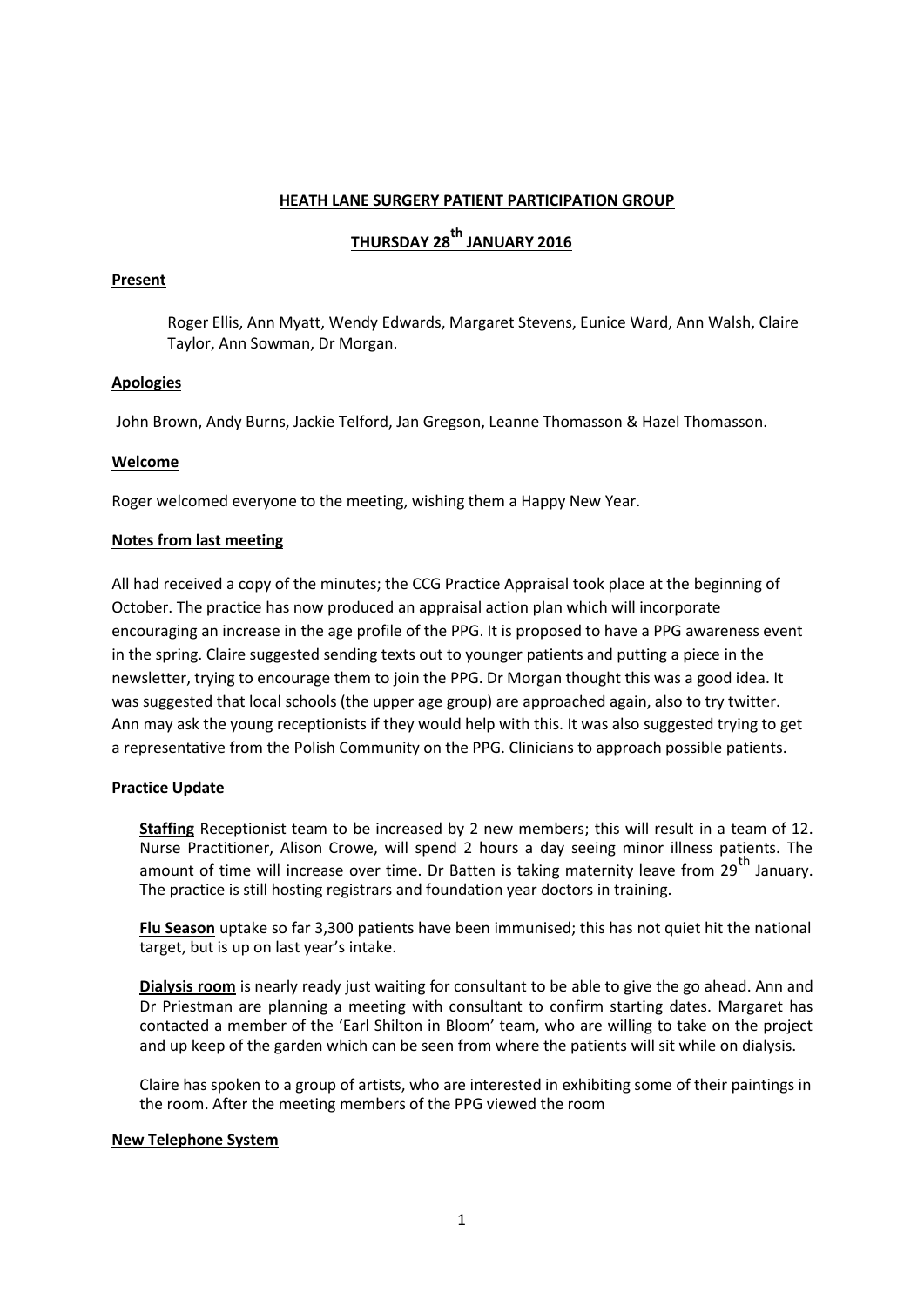Just waiting for BT to finalise their input into the process; provisional date is  $11<sup>th</sup>$  February, this has yet to be confirmed. Ann asked if any members of PPG were available to attend practice to make patients aware of what is happening. Ann is to ask for more help from receptionists at busy times as telephone system is still one of the main issues raised by patients.

#### **Practice Newsletter**

Claire has gathered some information from other practices coming up with a list of ideas which will keep patients and staff more informed. There would be a paper version and the main one would be on the website, below are a few of the ideas:

Surgery News, PPG News, Living with Parkinson's, did you know? Snip- it's of information, Holiday Medication, Policies over home visits, School letters, Seasonal flu clinics, Access to appointments.

Personal bits on staff, pen- portraits off new staff.

Claire will contact Leanne to move forward on this.

#### **H & B Medical Alliance Update**

Ann gave an update in Hazel's absence. 24 hour ECG's in surgeries, Earl Shilton & Newbold and Broughton Astley surgery are going to pilot this scheme by holding ECG's in surgeries.

Looking at 7 day a week working in some surgeries and to create hubs. All federation practices will be able to access the service

Multi Community Working Providers: trying to stop frail and elderly patients going in to hospital as an emergency; assessments to take place in patient's home environment before decisions are made.

Ann Sowman commented on how structures worked when her father in law was ill, saying that some areas need to be more co ordinated to work better. Dr Morgan commented on the work of the local carers; Ann said the work of the carers that they had had been absolutely wonderful.

#### **CQC Inspection**

Claire Taylor stood in for Roger at the meeting. Claire said some of the subjects discussed were when the last PPG survey took place and how issues were discussed; they were very impressed with the Dialysis room.

Dr Morgan gave a presentation to the visiting inspectors. The practice has not had the results yet. Ann has chased them up but still waiting for the results. Ann thanked Claire for representing the PPG.

## **Entrance Gates**

The entrance gates are going to be locked at night with a padlock, there will be a box for prescriptions to go into, there will also be a notice with emergency numbers on, and Roger suggested putting information on the website.

# **A O B**

Roger gave the following date for diaries